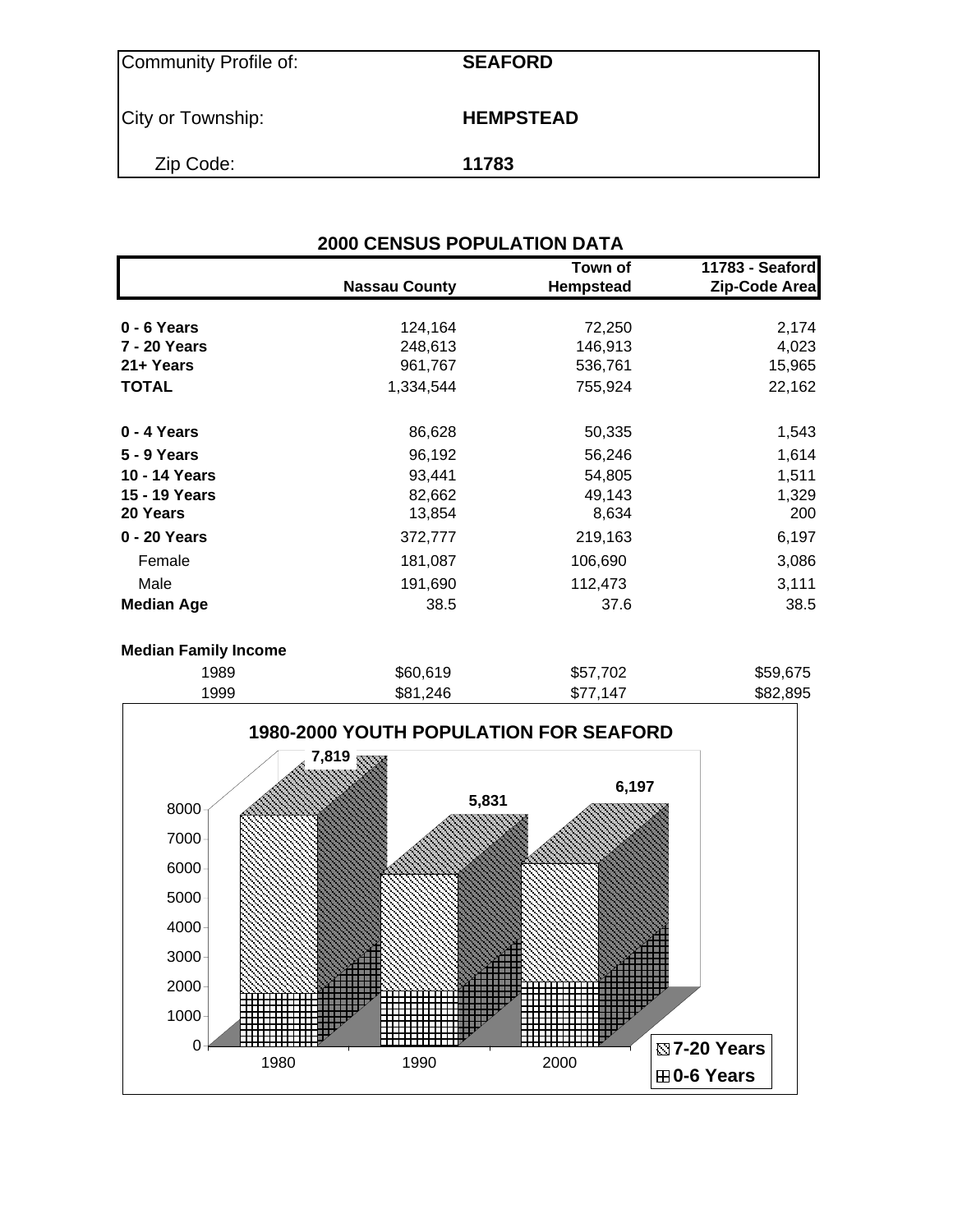| <b>Nassau County</b> |           | <b>Town of</b><br><b>North Hempstead</b> | 11783 - Seaford<br>Zip-Code Area |
|----------------------|-----------|------------------------------------------|----------------------------------|
|                      |           |                                          |                                  |
| $0 - 6$ Years        | 118,978   | 73,806                                   | 2,036                            |
| 7 - 20 Years         | 231,792   | 139,895                                  | 4,256                            |
| 21+ Years            | 978,505   | 557,917                                  | 14,864                           |
| <b>TOTAL</b>         | 1,329,275 | 771,618                                  | 21,156                           |
|                      |           |                                          |                                  |
| $\vert 0 - 4$ Years  | 83,639    | 52,174                                   | 1,454                            |
| 5 - 9 Years          | 90,106    | 55,438                                   | 1,349                            |
| 10 - 14 Years        | 82,042    | 49,470                                   | 1,543                            |
| 15 - 19 Years        | 79,040    | 47,058                                   | 1,614                            |
| 20 Years             | 15,943    | 9,563                                    | 332                              |
| $ 0 - 20$ Years      | 350,770   | 213,701                                  | 6,292                            |
|                      |           |                                          |                                  |
|                      |           | 1990-2000 SEAFORD POPULATION PROJECTIONS |                                  |
|                      |           | <b>FOR FOUR AGE GROUPS</b>               |                                  |
| 1,800                |           |                                          |                                  |
|                      |           |                                          |                                  |
|                      |           |                                          | ে ⊻ 0-4                          |
| 1,600 ウ              |           |                                          | <b>Million Scott</b>             |

## **2000 POPULATION PROJECTION DATA**

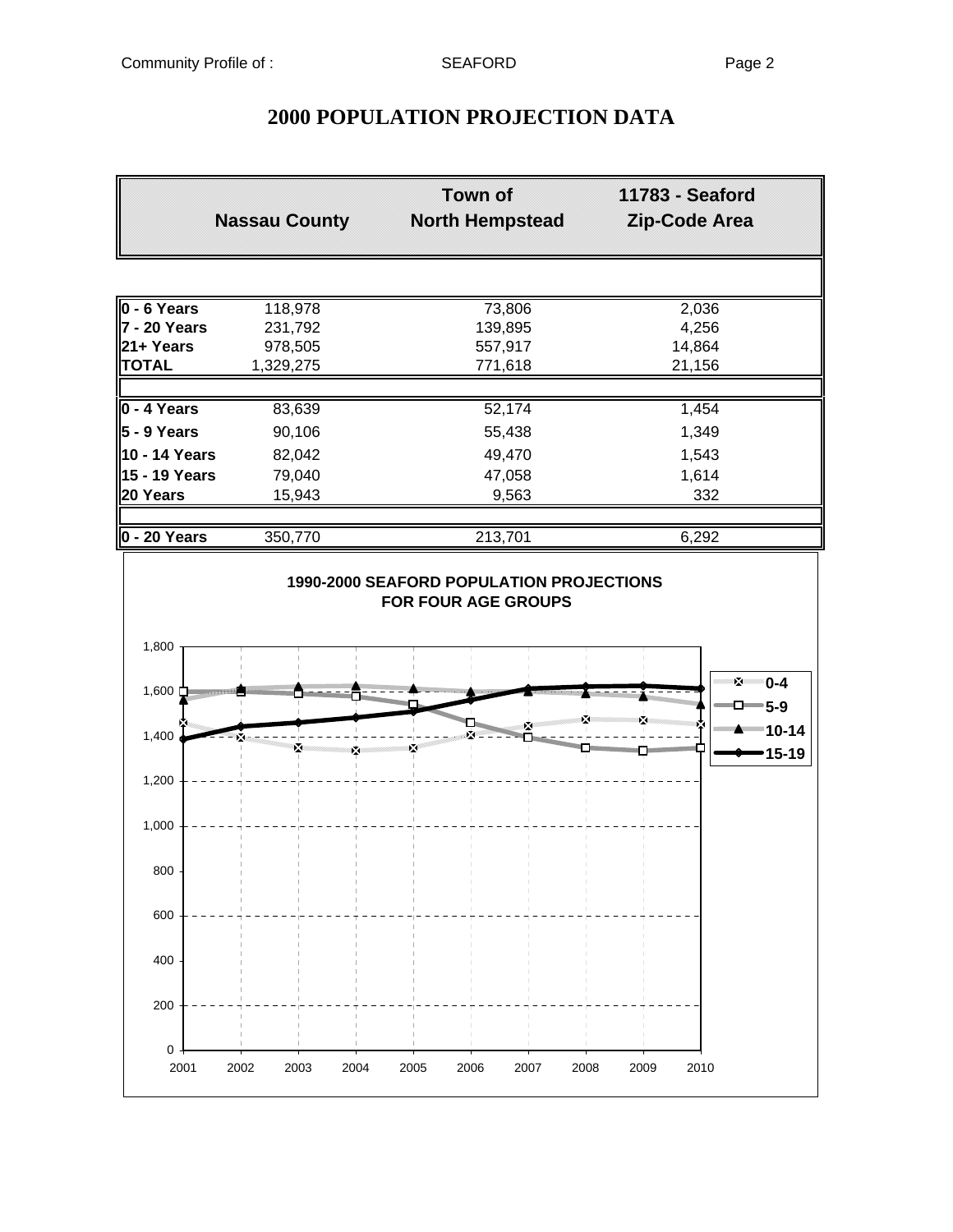| <b>TEMPORARY ASSISTANCE TO</b><br><b>NEEDY FAMILIES (Formerly AFDC)</b><br>(NUMBER OF INDIVIDUALS) |               |           |               |  |  |  |  |  |  |
|----------------------------------------------------------------------------------------------------|---------------|-----------|---------------|--|--|--|--|--|--|
|                                                                                                    |               | Town of   | 16-20 y       |  |  |  |  |  |  |
| Year                                                                                               | Nassau County | Hempstead | Zip-Code Area |  |  |  |  |  |  |
| 1985                                                                                               | 15,963        | 11,783    | 73            |  |  |  |  |  |  |
| 1986                                                                                               | 15,337        | 11,390    | 66            |  |  |  |  |  |  |
| 1987                                                                                               | 13,321        | 9,981     | 53            |  |  |  |  |  |  |
| 1988                                                                                               | 12,410        | 9,168     | 55            |  |  |  |  |  |  |
| 1989                                                                                               | 11,950        | 8,943     | 67            |  |  |  |  |  |  |
| 1990                                                                                               | 12,607        | 9,404     | 65            |  |  |  |  |  |  |
| 1991                                                                                               | 15,317        | 11,504    | 78            |  |  |  |  |  |  |
| 1992                                                                                               | 16,528        | 12,410    | 61            |  |  |  |  |  |  |
| 1993                                                                                               | 20,129        | 15,031    | 92            |  |  |  |  |  |  |
| 1994                                                                                               | 20,622        | 15,217    | 82            |  |  |  |  |  |  |
| 1995                                                                                               | 20,229        | 14,981    | 90            |  |  |  |  |  |  |
| 1996                                                                                               | 17,800        | 13,309    | 73            |  |  |  |  |  |  |
| 1997                                                                                               | 14,940        | 11,219    | 49            |  |  |  |  |  |  |
| 1998                                                                                               | 12,706        | 9,651     | 39            |  |  |  |  |  |  |
| 1999                                                                                               | 10,825        | 8,265     | 29            |  |  |  |  |  |  |

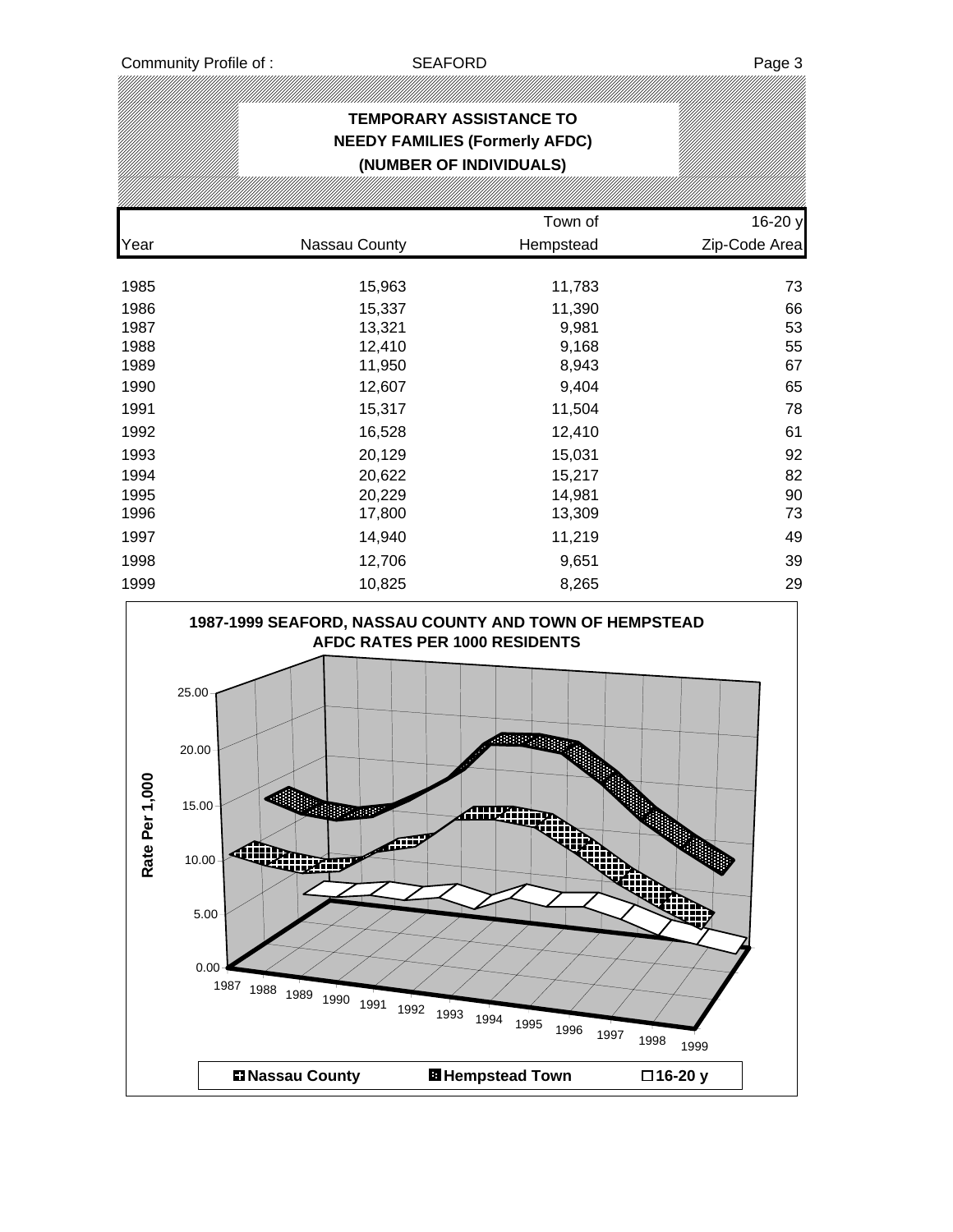| 11783 ZIP-CODE AREA RESIDENT YOUTH OFFENSES |                |                                  |               |                         |  |  |  |
|---------------------------------------------|----------------|----------------------------------|---------------|-------------------------|--|--|--|
|                                             |                | 7-15 Years Old<br><b>Station</b> | Subjects of   |                         |  |  |  |
| Year                                        | <b>Arrests</b> | <b>Adjustments</b>               | Investigation | <b>Totals</b>           |  |  |  |
| 1991                                        | 6              | 89                               | 16            | 111                     |  |  |  |
| 1992                                        | 9              | 34                               | 15            | 58                      |  |  |  |
| 1993                                        | 32             | 43                               | 27            | 102                     |  |  |  |
| 1994                                        | 8              | 47                               | 24            | 79                      |  |  |  |
| 1995                                        | 24             | 25                               | 12            | 61                      |  |  |  |
| 1996                                        | 12             | 29                               | 23            | 64                      |  |  |  |
| 1997                                        | 11             | 57                               | 10            | 78                      |  |  |  |
| 1998                                        | 8              | 31                               | 14            | 54                      |  |  |  |
| 1999                                        | 8              | 10                               | 12            | 30                      |  |  |  |
|                                             |                | 16-20 Years Old                  |               |                         |  |  |  |
|                                             |                | <b>Subjects of</b>               |               | <b>All Ages</b>         |  |  |  |
| Year                                        | <b>Arrests</b> | Investigation                    | <b>Totals</b> | <b>Total Incidents*</b> |  |  |  |
| 1991                                        | 74             | 37                               | 111           | 222                     |  |  |  |
| 1992                                        | 51             | 50                               | 101           | 159                     |  |  |  |
| 1993                                        | 37             | 40                               | 77            | 182                     |  |  |  |
| 1994                                        | 41             | 38                               | 79            | 160                     |  |  |  |
| 1995                                        | 35             | 39                               | 74            | 135                     |  |  |  |
| 1996                                        | 40             | 37                               | 77            | 141                     |  |  |  |
| 1997                                        | 39             | 47                               | 86            | 165                     |  |  |  |
| 1998                                        | 19             | 32                               | 56            | 110                     |  |  |  |
| 1999                                        | 30             | 38                               | 71            | 101                     |  |  |  |





<sup>\*</sup> Total incidents include arrests, station adjustments and subjects of investigation for 1988 - 1999. Totals may be greater than the the sum of disposition categories because of missing disposition data. Youth offenses do not include data on convictions.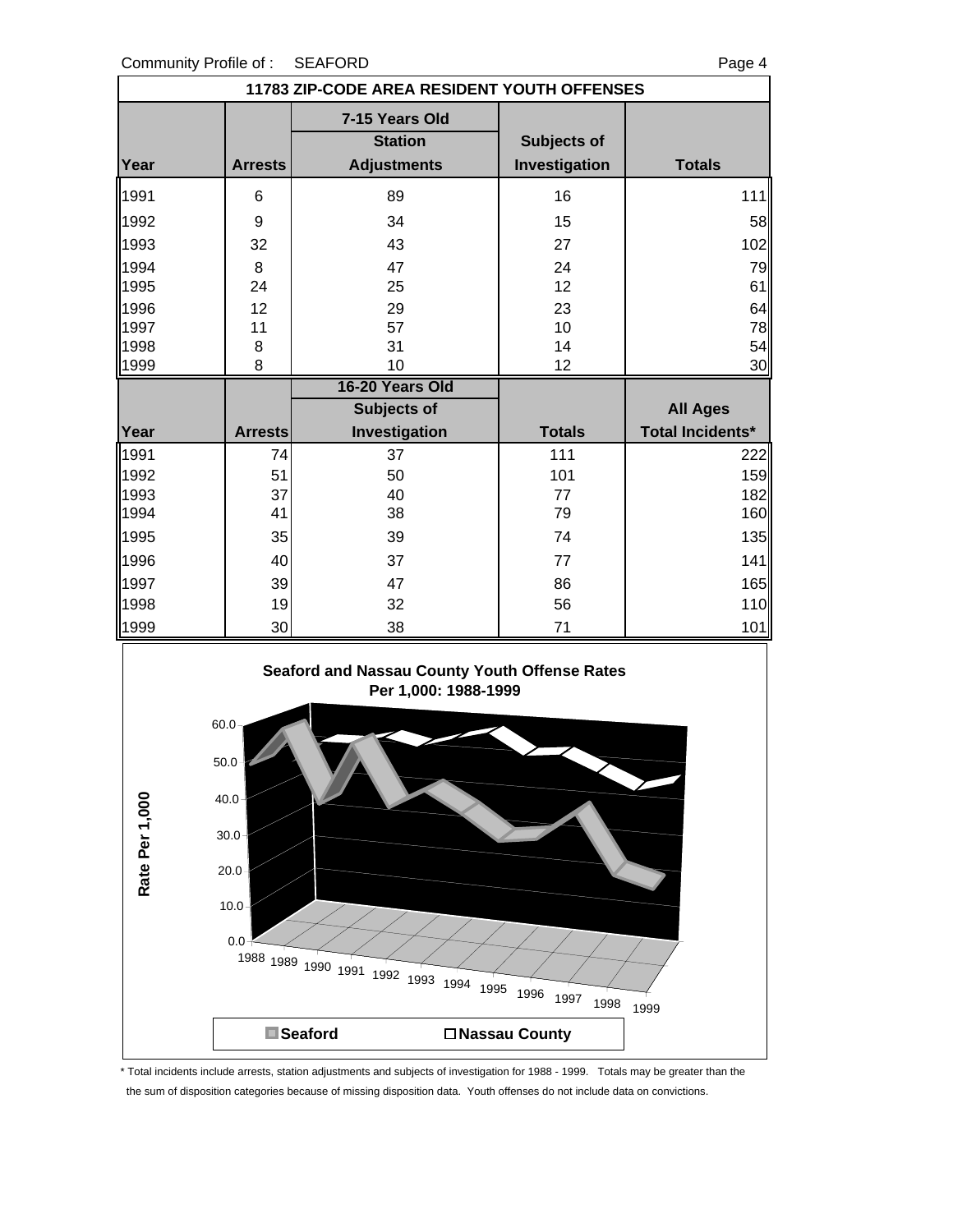Community Profile of : SEAFORD Page 5

| 11783 ZIP-CODE AREA RESIDENT YOUTH OFFENSES                                               |                 |                                                           |                                                   |                       |                 |                                         |              |              |  |  |
|-------------------------------------------------------------------------------------------|-----------------|-----------------------------------------------------------|---------------------------------------------------|-----------------------|-----------------|-----------------------------------------|--------------|--------------|--|--|
| Youth Offense Rate Per 1000 Resident Youth<br><b>For Combined Offense Types and Total</b> |                 |                                                           |                                                   |                       |                 |                                         |              |              |  |  |
|                                                                                           | Drug &          | Violent &                                                 |                                                   |                       |                 | <b>Criminal</b>                         |              |              |  |  |
| Year                                                                                      |                 | Alcohol Threatening                                       | <b>Property</b>                                   | <b>Status</b>         | <b>Theft</b>    | <b>Nonconf</b>                          | <b>Other</b> | <b>Total</b> |  |  |
| 1990                                                                                      | 4.0             | 8.6                                                       | 7.8                                               | 7.1                   | 8.8             | 2.8                                     | 0.5          | 39.7         |  |  |
| 1991                                                                                      | 3.6             | 10.5                                                      | 14.6                                              | 3.8                   | 14.3            | 3.3                                     | 4.3          | 56.7         |  |  |
| 1992                                                                                      | 2.8             | 11.9                                                      | 5.6                                               | 2.8                   | 7.1             | 2.8                                     | 5.8          | 40.4         |  |  |
| 1993                                                                                      | 1.3             | 9.5                                                       | 13.5                                              | 8.5                   | 4.0             | 0.8                                     | 8.0          | 45.7         |  |  |
| 1994                                                                                      | 5.6             | 6.6                                                       | 5.1                                               | 6.3                   | 7.9             | 1.8                                     | 7.3          | 40.5         |  |  |
| 1995<br>1996                                                                              | 5.1<br>3.8      | 3.8<br>6.6                                                | 4.0<br>5.3                                        | 6.3<br>6.3            | 7.1<br>8.3      | 1.5<br>1.5                              | 6.3<br>3.8   | 34.1<br>35.6 |  |  |
| 1997                                                                                      | 2.9             | 6.5                                                       | 9.6                                               | 11.5                  | 7.8             | 1.3                                     | 3.4          | 43.0         |  |  |
| 1998                                                                                      | 1.5             | 5.6                                                       | 2.6                                               | 7.2                   | 3.8             | 0.3                                     | 0.3          | 28.2         |  |  |
| 1999                                                                                      | 1.0             | 1.5                                                       | 4.3                                               | 5.1                   | 4.8             | 2.3                                     | 6.1          | 25.6         |  |  |
|                                                                                           |                 |                                                           |                                                   | <b>Youth Offenses</b> |                 |                                         |              |              |  |  |
|                                                                                           |                 | For Combined Offense Types and Total                      |                                                   |                       |                 |                                         |              |              |  |  |
|                                                                                           | Drug &          | <b>Violent &amp;</b>                                      |                                                   |                       |                 | <b>Criminal</b>                         |              |              |  |  |
| Year                                                                                      |                 | Alcohol Threatening                                       | <b>Property</b>                                   | <b>Status</b>         | <b>Theft</b>    | <b>Nonconf</b>                          | <b>Other</b> | <b>Total</b> |  |  |
| 1990                                                                                      | $\overline{16}$ | 34                                                        | 31                                                | 28                    | $\overline{35}$ | $\overline{11}$                         | 2            | 157          |  |  |
| 1991                                                                                      | 14              | 41                                                        | 57                                                | 15                    | 56              | 13                                      | 17           | 222          |  |  |
| 1992                                                                                      | 11              | 47                                                        | 22                                                | 11                    | 28              | 11                                      | 23           | 159          |  |  |
| 1993                                                                                      | 5               | 38                                                        | 54                                                | 34                    | 16              | 3                                       | 32           | 182          |  |  |
| 1994                                                                                      | 22              | 26                                                        | 20                                                | 25                    | 31              | $\overline{7}$                          | 29           | 160          |  |  |
| 1995                                                                                      | 20              | 15                                                        | 16                                                | 25                    | 28              | 6                                       | 25           | 135          |  |  |
| 1996                                                                                      | 15              | 26                                                        | 21                                                | 25                    | 33              | 6                                       | 15           | 141          |  |  |
| 1997<br>1998                                                                              | 11<br>6         | 25<br>22                                                  | 37<br>10                                          | 44<br>28              | 30<br>15        | 5<br>1                                  | 13<br>1      | 165<br>110   |  |  |
| 1999                                                                                      | 4               | 6                                                         | 17                                                | 20                    | 19              | 9                                       | 24           | 101          |  |  |
|                                                                                           |                 |                                                           |                                                   |                       |                 |                                         |              |              |  |  |
| 16.0                                                                                      |                 | 1990-1999 Violent & Threatening, and Drug & Alcohol Youth | <b>Offense Rates in Seaford and Nassau County</b> |                       |                 |                                         |              |              |  |  |
| 14.0                                                                                      |                 |                                                           |                                                   |                       |                 |                                         |              |              |  |  |
| 12.0                                                                                      |                 |                                                           |                                                   |                       |                 |                                         |              |              |  |  |
|                                                                                           |                 |                                                           |                                                   |                       |                 |                                         |              |              |  |  |
| 10.0                                                                                      |                 |                                                           |                                                   |                       |                 |                                         |              |              |  |  |
|                                                                                           | 8.0             |                                                           |                                                   |                       |                 |                                         |              |              |  |  |
| Rate Per 1,000                                                                            | 6.0             |                                                           |                                                   |                       |                 |                                         |              |              |  |  |
|                                                                                           | 4.0             |                                                           |                                                   |                       |                 |                                         |              |              |  |  |
|                                                                                           |                 |                                                           |                                                   |                       |                 |                                         |              |              |  |  |
|                                                                                           | 2.0             |                                                           |                                                   |                       |                 |                                         |              |              |  |  |
|                                                                                           | 0.0             |                                                           |                                                   |                       |                 |                                         |              |              |  |  |
|                                                                                           | 1990            | 1992<br>199<br>Nassau County Alc/Drug /k                  | 1994<br>1993                                      | 1995                  | 1996            | 1997<br>-Nassau County Violent/Threat/k | 1998         | 1999         |  |  |
|                                                                                           |                 | -X-Seaford Alc/Drug/k                                     |                                                   |                       |                 | - Seaford Violent/Threat/k              |              |              |  |  |
|                                                                                           |                 |                                                           |                                                   |                       |                 |                                         |              |              |  |  |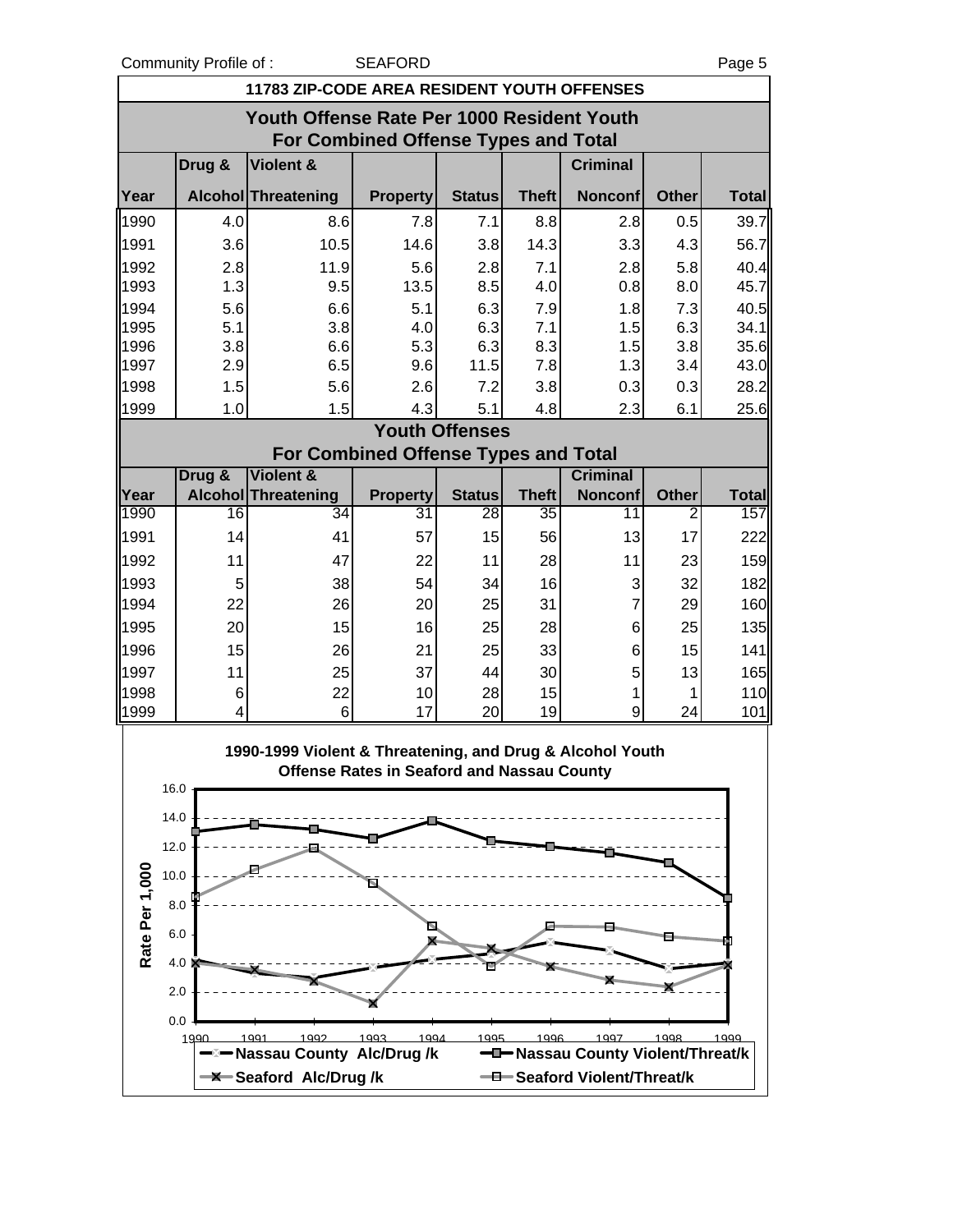

"Other" communities include Freeport, Rockville Centre, Massapequa, Hicksville, Baldwin, Hempstead and Old Bethpage.

Each community comprises less than 2% of all offenses by Seaford residents.



 "Other" communities include Freeport, Franklin Sq, Long Beach, Roslyn Heights, Bellmore, Farmingdale, Massapequa and Hicksville. Each "other" community comprises less than 1% of all Seaford offenses.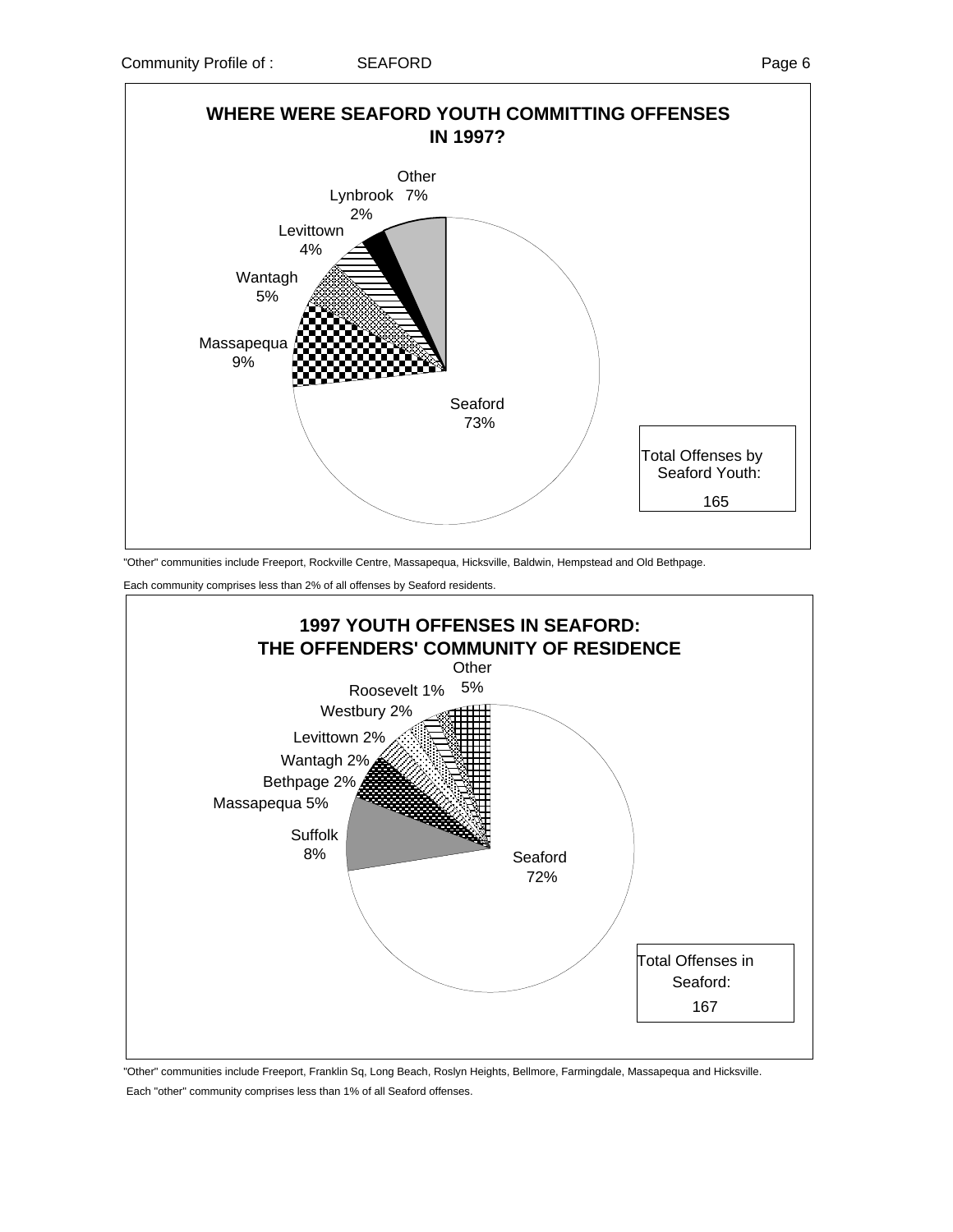|                     |                           |                            |                           |                            |                            |                          |                          | 1991-97         |
|---------------------|---------------------------|----------------------------|---------------------------|----------------------------|----------------------------|--------------------------|--------------------------|-----------------|
|                     |                           |                            |                           |                            |                            |                          |                          | Percent         |
| Age                 | 1991                      | 1992                       | 1993                      | 1994                       | 1995                       | 1996                     | 1997                     | Change          |
| 10 Yr & Less        | $\overline{0}$            | $\overline{0}$             | $\overline{\phantom{0}}$  | $\overline{0}$             | $\overline{\phantom{0}}$ 1 | $\overline{\phantom{0}}$ | $\mathbf 1$              |                 |
| $\frac{1}{2}$       | 0.0%                      | 0.0%                       | 0.0%                      | 0.0%                       | 4.8%                       | 0.0%                     | 4.3%                     |                 |
| 11 to 12            | $\overline{\phantom{0}3}$ | $\overline{\mathbf{0}}$    | $\overline{\phantom{0}}$  | $\overline{2}$             | $\overline{2}$             | $\overline{\phantom{a}}$ |                          | $1 -66.7%$      |
| $\%$                | 23.1%                     | 0.0%                       | 0.0%                      | 6.7%                       | 9.5%                       | 9.5%                     |                          | 4.3%            |
| 13 <sup>7</sup>     | $\mathbf{1}$              | $\overline{\phantom{0}}^2$ | $\overline{0}$            | $\overline{4}$             | 3                          | $\overline{2}$           |                          | $0 - 100.0\%$   |
| $\%$                | 7.7%                      | 22.2%                      | 0.0%                      | 13.3%                      | 14.3%                      | 9.5%                     | $0.0\%$                  |                 |
| 14                  | $\overline{5}$            | $\overline{\textbf{3}}$    | $\overline{2}$            | $\overline{\phantom{0}}$ 2 | 3 <sup>3</sup>             |                          |                          | $3 0 - 100.0\%$ |
| $\%$                | 38.5%                     | 33.3%                      | 33.3%                     | 6.7%                       | 14.3%                      | 14.3%                    | $0.0\%$                  |                 |
| 15                  | $\overline{4}$            | $\overline{\phantom{a}}$   | $\overline{1}$            | 10                         | $\overline{2}$             | $\overline{3}$           | $\overline{7}$           | 75.0%           |
| %                   | 30.8%                     | 44.4%                      | 16.7%                     | 33.3%                      | 9.5%                       | 14.3%                    | 30.4%                    |                 |
| 16                  | $\overline{\phantom{0}}$  | $\overline{\phantom{0}}$   | $\overline{\phantom{a}3}$ | $\overline{9}$             | $6^{\circ}$ 3              |                          | $-4$                     |                 |
| $\%$                | 0.0%                      | 0.0%                       | 50.0%                     | 30.0%                      | 28.6%                      | 14.3%                    | 17.4%                    |                 |
| 17                  | $\overline{0}$            | $\overline{0}$             | $\overline{0}$            | $\overline{\phantom{a}}$ 3 | $\overline{3}$             | $\overline{6}$           | $\overline{6}$           |                 |
| $\%$                | 0.0%                      | 0.0%                       | 0.0%                      | 10.0%                      | 14.3%                      | 28.6%                    | 26.1%                    |                 |
| 18                  | $\overline{\phantom{0}}$  | $\overline{0}$             | $\overline{\phantom{0}}$  | $\overline{\phantom{0}}$   | $\overline{\mathbf{0}}$    | $\overline{\phantom{0}}$ | $\overline{\phantom{a}}$ |                 |
| %                   | 0.0%                      | 0.0%                       | 0.0%                      | 0.0%                       | $0.0\%$                    | 0.0%                     | 17.4%                    |                 |
| 19 to 20            | $\overline{0}$            | $\Omega$                   | $\Omega$                  | $\overline{0}$             | $\mathbf{1}$               | 2                        | $\Omega$                 |                 |
| $\%$                | 0.0%                      | 0.0%                       | 0.0%                      | 0.0%                       | 4.8%                       | 9.5%                     | 0.0%                     |                 |
| Seaford             |                           |                            |                           |                            |                            |                          |                          |                 |
| Total               | 13                        | 9                          | - 6                       | 30                         | 21                         | 21                       | 23                       | 76.9%           |
| Rate Per 1,000      | 3.2                       | 2.2                        | 1.4                       | 6.9                        | 4.8                        | 4.8                      | 5.2                      | 62.4%           |
| Nassau County       |                           |                            |                           |                            |                            |                          |                          |                 |
| Rate Per 1,000 5.19 |                           | 6.63                       | 8.98                      | 8.68                       | 7.52                       | 7.23                     | 7.30                     | 40.5%           |

### **Resident Seaford Runaway and Homeless Youth by Age Group**

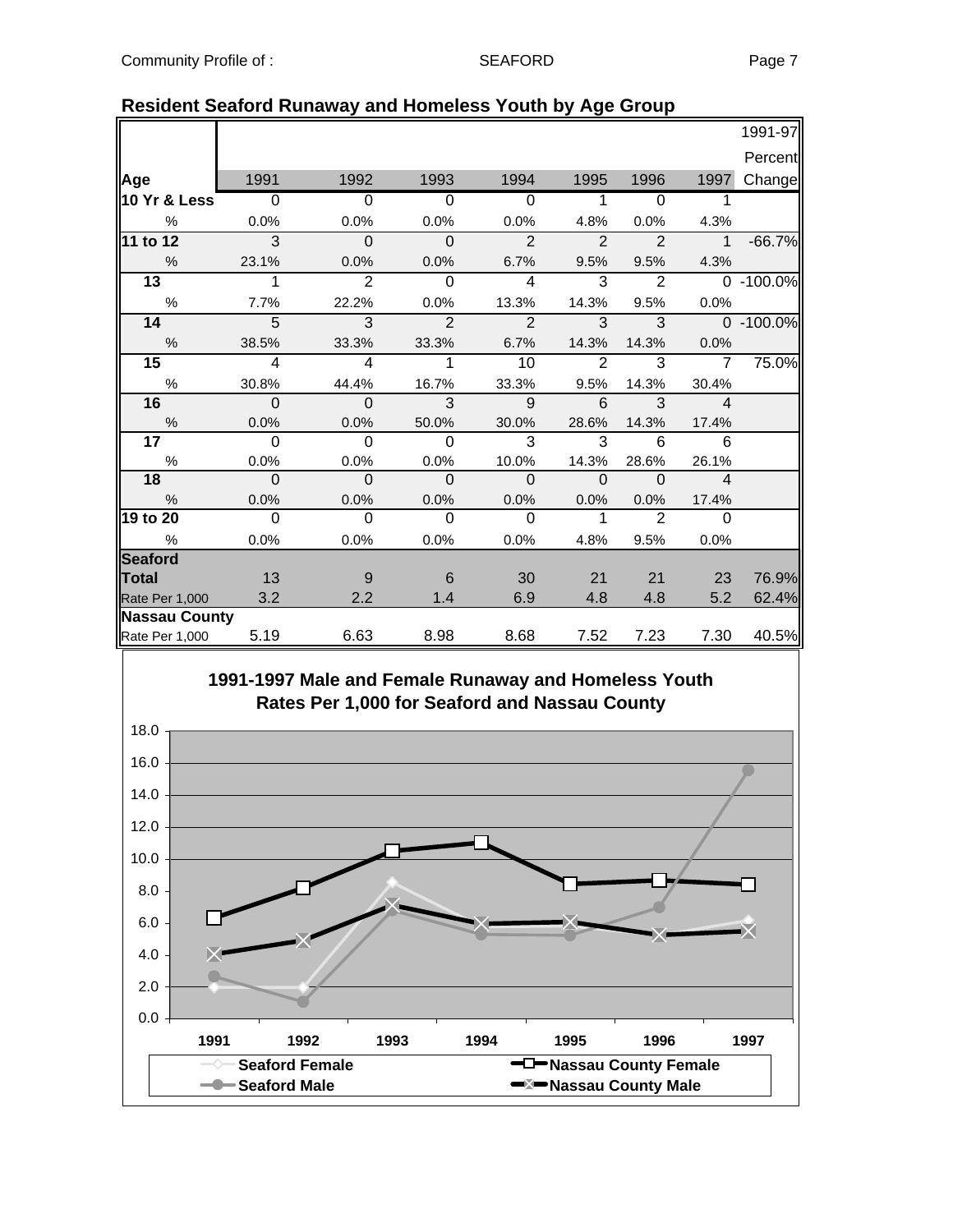### **PUBLIC SCHOOL ENROLLMENT IN SEAFORD UFSD**

|      | European          | African  |          | Asian    | <b>Native</b>                                         |          |       |
|------|-------------------|----------|----------|----------|-------------------------------------------------------|----------|-------|
| Year | American          | American | Latino   | American | American                                              | Total    |       |
|      |                   |          |          |          |                                                       |          |       |
| 1987 | 2,488             | 0        | 14       | 38       | 0                                                     | 2,540    |       |
| 1988 | 2,419             | 0        | 25       | 23       | 0                                                     | 2,467    |       |
| 1989 | 2,301             |          | 14       | 35       | 0                                                     | 2,351    |       |
| 1990 | 2,279             | 0        | 42       | 61       | $\overline{2}$                                        | 2,384    |       |
| 1991 | 2,188             | 3        | 42       | 45       | 0                                                     | 2,278    |       |
| 1992 | 2,180             | 3        | 36       | 45       | 0                                                     | 2,264    |       |
| 1993 | 2,191             | 6        | 31       | 50       | 2                                                     | 2,280    |       |
| 1994 | 2,222             | 11       | 32       | 51       | 1                                                     | 2,317    |       |
| 1995 | 2,209             | 5        | 47       | 59       | 3                                                     | 2,323    |       |
| 1996 | 2,253             | 8        | 69       | 70       | 0                                                     | 2,400    |       |
| 1997 | 2,311             | 6        | 68       | 65       | 0                                                     | 2,450    |       |
| 1998 | 2,313             | 8        | 61       | 55       | 0                                                     | 2,437    |       |
| 1999 | 2,388             | 12       | 68       | 47       | 0                                                     | 2,515    |       |
|      |                   |          |          |          | Net Change in School Enrollment Between 1987 and 1999 |          |       |
|      |                   | European | African  |          | Asian                                                 | Native   |       |
|      | 1987-99           | American | American | Latino   | American                                              | American | Total |
|      | Change in Number  | $-100$   | 12       | 54       | 9                                                     | $\Omega$ | $-25$ |
|      | Change as Percent | -4%      | #DIV/0!  | 386%     | 24%                                                   |          | $-1%$ |

| Net Change in School Enrollment Between 1993 and 1999 |         |          |          |        |          |               |                |  |  |  |
|-------------------------------------------------------|---------|----------|----------|--------|----------|---------------|----------------|--|--|--|
|                                                       |         | European | African  |        | Asian    | <b>Native</b> |                |  |  |  |
|                                                       | 1993-99 | American | American | Latino | American | American      | Total <b>l</b> |  |  |  |
| Change in Number                                      |         | 197      |          | 37     | -3       | -2            | 235            |  |  |  |
| Change as Percent                                     |         | 9%       | 100%     | 119%   | $-6%$    | $-100%$       | 10%            |  |  |  |



\* The 1993-99 change for African Americans and Native Americans has been excluded from this chart because

there were fewer than 7 enrolled in 1993. This policy is meant to avoid distorted percent comparisons among groups.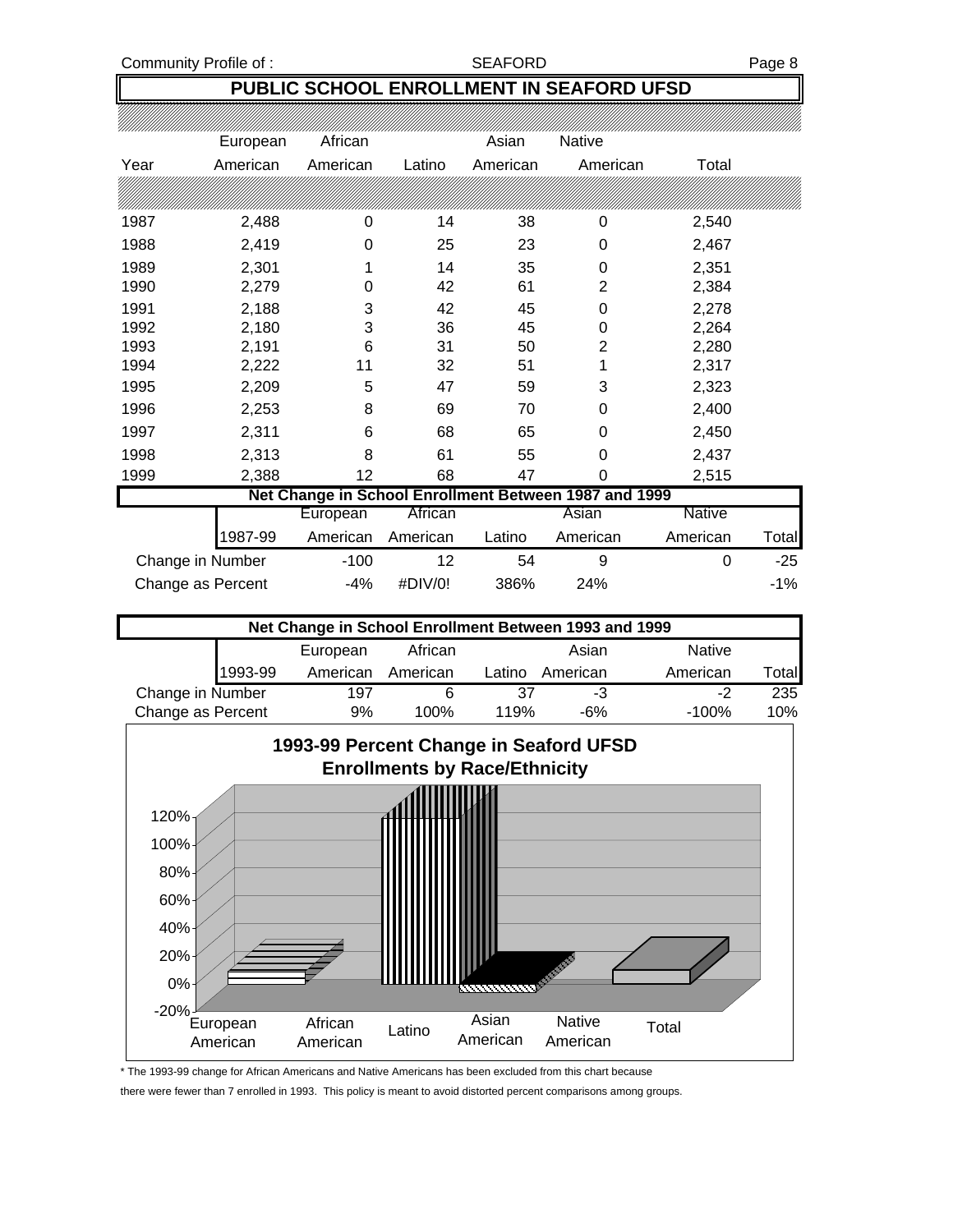#### Community Profile of : SEAFORD SEAFORD

#### **SEAFORD**

### **REPORTED LIMITED ENGLISH PROFICIENT ENGLISH LANGUAGE LEARNERS (LEP/ELLs) IN SEAFORD UFSD\***

| Reported Number and Percent of LEP/ELL Students in Seaford UFSD,<br><b>Hempstead Town and Nassau County</b> |               |       |                         |               |                         |               |                         |  |  |  |
|-------------------------------------------------------------------------------------------------------------|---------------|-------|-------------------------|---------------|-------------------------|---------------|-------------------------|--|--|--|
| <b>Seaford UFSD</b><br><b>Town of Hempstead</b><br><b>Nassau County</b>                                     |               |       |                         |               |                         |               |                         |  |  |  |
| Year                                                                                                        | <b>Number</b> |       | <b>Percent of</b>       | <b>Number</b> | <b>Percent of</b>       | <b>Number</b> | <b>Percent of</b>       |  |  |  |
|                                                                                                             |               |       | <b>Total Enrollment</b> |               | <b>Total Enrollment</b> |               | <b>Total Enrollment</b> |  |  |  |
| 1992                                                                                                        |               | 27    | 1.2%                    | 3,240         | 3.2%                    | 6,044         | 3.5%                    |  |  |  |
| 1993                                                                                                        |               | 34    | 1.5%                    | 3,875         | $3.7\%$                 | 6,963         | 4.0%                    |  |  |  |
| 1994                                                                                                        |               | 33    | 1.4%                    | 4,271         | 4.1%                    | 7,492         | 4.2%                    |  |  |  |
| 1995                                                                                                        |               | 27    | 1.2%                    | 4,674         | 4.3%                    | 7,823         | 4.3%                    |  |  |  |
| 1996                                                                                                        |               | 33    | 1.4%                    | 4,847         | 4.4%                    | 8,276         | 4.5%                    |  |  |  |
| 1997                                                                                                        |               | 20    | 0.8%                    | 5,532         | 4.9%                    | 9.219         | 4.9%                    |  |  |  |
| 1998                                                                                                        |               | 20    | 0.8%                    | 5,878         | 5.1%                    | 9,353         | 4.8%                    |  |  |  |
| 1999                                                                                                        |               | 17    | 0.7%                    | 6,134         | 5.2%                    | 10,077        | 5.1%                    |  |  |  |
| 1999 Total                                                                                                  |               |       |                         |               |                         |               |                         |  |  |  |
| Enrollment                                                                                                  |               | 2,515 |                         | 117,036       |                         | 195,804       |                         |  |  |  |
| 1992 - 1999                                                                                                 | $-37.0%$      |       |                         | 89.3%         |                         | 66.7%         |                         |  |  |  |
| % Change                                                                                                    |               |       |                         |               |                         |               |                         |  |  |  |

\* In the 1998-1999 school year, there were 77 different languages spoken by students enrolled

in Nassau County public schools.



\*\* The annual number of reported LEP/ELLs enrollment is based upon the number of Limited English Proficient English Language Learners in the local district as reported on the State Education Department/ The University of the State of New York, Commissioners Regulations Part 154 Application.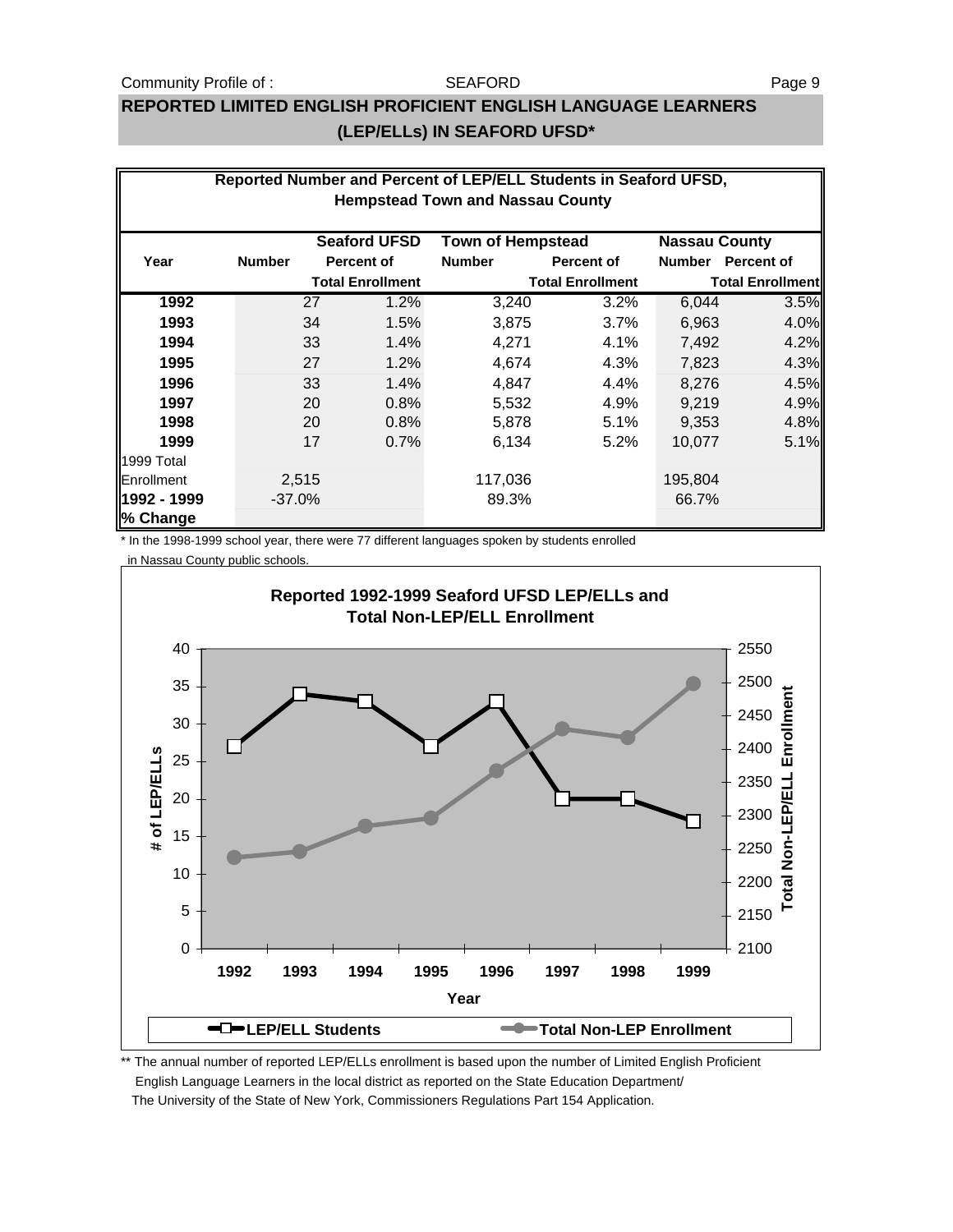Community Profile of : SEAFORD Page 10

 **Dropout Percents in Seaford UFSD, Town of Hempstead, and Nassau County**

|      |            |            |          |          | DROPOUT NUMBERS & PERCENTS OF HIGH SCHOOL ENROLLMENT* |          |
|------|------------|------------|----------|----------|-------------------------------------------------------|----------|
| Year | District-# | District-% | Town-#** | Town-%** | County-#                                              | County-% |
|      |            |            |          |          |                                                       |          |
| 1987 | 30         | 3.1        | 898      | 2.4      | 1284                                                  | 2.0      |
| 1988 | 35         | 4.1        | 759      | 2.2      | 1177                                                  | 2.0      |
| 1989 | 9          | 1.2        | 654      | 2.0      | 932                                                   | 1.7      |
| 1990 | 15         | 1.8        | 546      | 1.8      | 759                                                   | 1.4      |
| 1991 | 10         | 1.4        | 432      | 1.4      | 613                                                   | 1.2      |
| 1992 | 13         | 1.9        | 483      | 1.6      | 654                                                   | 1.2      |
| 1993 | 10         | 1.3        | 484      | 1.6      | 630                                                   | 1.2      |
| 1994 | 18         | 2.4        | 533      | 1.7      | 724                                                   | 1.4      |
| 1995 | 12         | 1.6        | 395      | 1.3      | 531                                                   | 1.0      |
| 1996 | 10         | 1.3        | 337      | 1.1      | 477                                                   | 0.9      |
| 1997 | 6          | 0.8        | 358      | 1.1      | 479                                                   | 0.9      |
| 1998 | 8          | 1.1        | 330      | 1.0      | 489                                                   | 0.9      |

\*Dropout Rate = Dropouts divided by 9-12 grade enrollment including ungraded secondary enrollment. A dropout

is defined as any pupil who left school prior to graduation & did not enter another school or program leading to a GED.



\*\*Town data based on a weighted average of communities which are fully or partially located within town boundaries.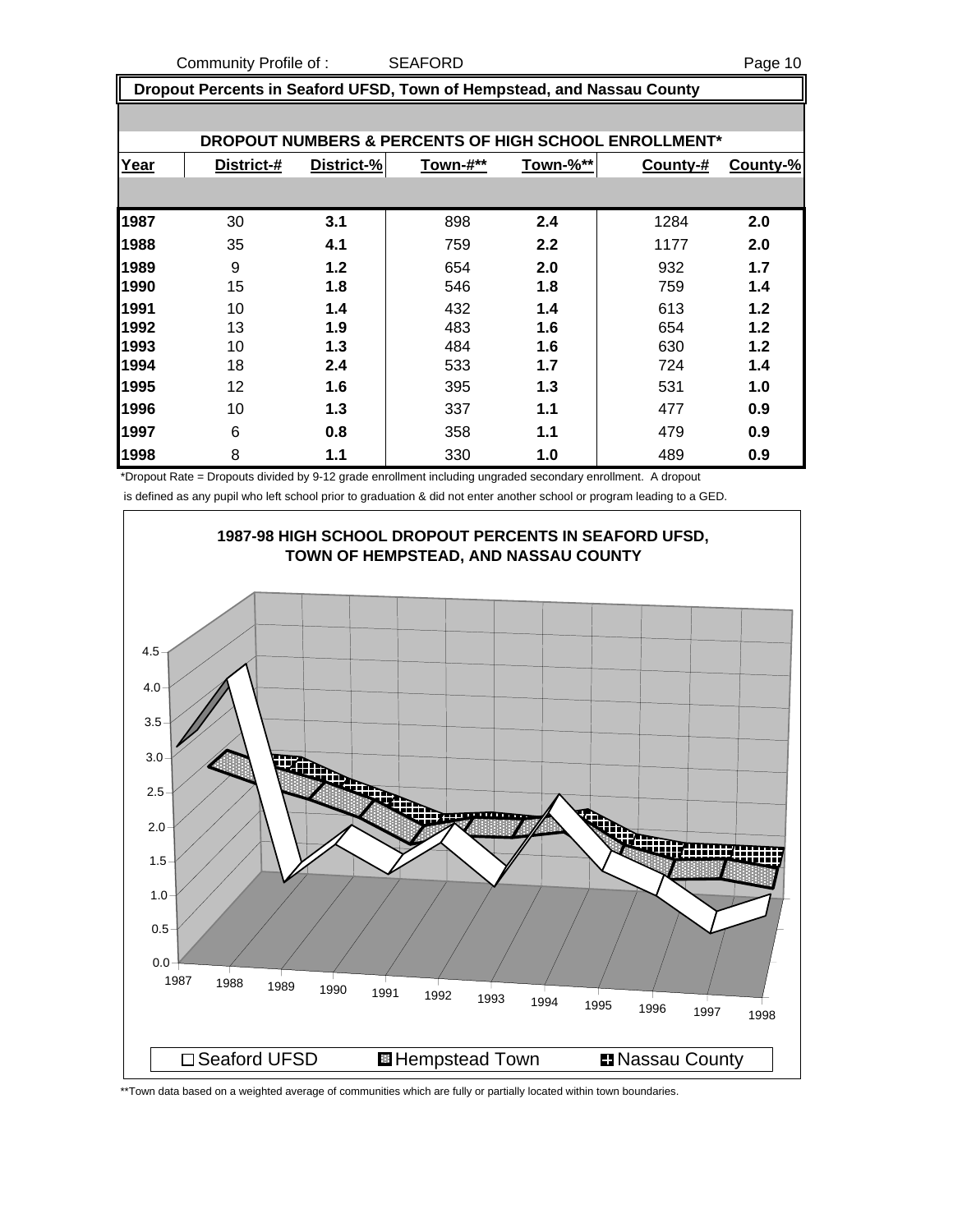| 1982-97 Total Births and Fertility Rates For Seaford 11783 |                |           |               |                      |               |                       |  |  |  |  |
|------------------------------------------------------------|----------------|-----------|---------------|----------------------|---------------|-----------------------|--|--|--|--|
| Nassau County and New York State*                          |                |           |               |                      |               |                       |  |  |  |  |
|                                                            | <b>Seaford</b> |           |               | <b>Nassau County</b> |               | <b>New York State</b> |  |  |  |  |
|                                                            |                | Fertility |               | Fertility            |               | Fertility             |  |  |  |  |
| Year                                                       | Births**       | Rate      | <b>Births</b> | Rate                 | <b>Births</b> | Rate                  |  |  |  |  |
| 1982                                                       | 263            | 49.1      | 14,342        | 49.0                 | 246,889       | 59.6                  |  |  |  |  |
| 1983                                                       | 257            | 48.3      | 14,541        | 49.8                 | 248,222       | 59.6                  |  |  |  |  |
| 1984                                                       | 246            | 46.7      | 14,758        | 50.6                 | 250,436       | 59.9                  |  |  |  |  |
| 1985                                                       | 246            | 47.0      | 15,247        | 52.3                 | 258,826       | 61.6                  |  |  |  |  |
| 1986                                                       | 231            | 44.3      | 15,567        | 53.5                 | 263,045       | 62.3                  |  |  |  |  |
| 1987                                                       | 237            | 45.9      | 16,504        | 56.8                 | 271,355       | 64.0                  |  |  |  |  |
| 1988                                                       | 253            | 49.4      | 17,072        | 58.8                 | 279,976       | 65.8                  |  |  |  |  |
| 1989                                                       | 272            | 53.5      | 17,700        | 61.1                 | 290,528       | 67.9                  |  |  |  |  |
| 1990                                                       | 272            | 53.9      | 18,180        | 62.8                 | 297,468       | 69.3                  |  |  |  |  |
| 1991                                                       | 287            | 57.6      | 17,864        | 62.2                 | 292,523       | 68.1                  |  |  |  |  |
| 1992                                                       | 284            | 57.4      | 18,065        | 63.3                 | 287,531       | 67.2                  |  |  |  |  |
| 1993                                                       | 286            | 58.3      | 17,931        | 63.2                 | 282,377       | 66.3                  |  |  |  |  |
| 1994                                                       | 286            | 58.7      | 17,903        | 64.6                 | 277,945       | 65.6                  |  |  |  |  |
| 1995                                                       | 296            | 61.1      | 18,084        | 66.0                 | 271,042       | 64.3                  |  |  |  |  |
| 1996                                                       | 298            | 63.0      | 17,722        | 63.8                 | 263,611       | 63.0                  |  |  |  |  |
| 1997                                                       | 296            | 64.0      | 17,100        | 62.0                 | 256,976       | 61.8                  |  |  |  |  |

# **1982 - 1997 Seaford Total Births** 350 300 250 Number of Births **Number of Births**200 150 100 50 0 1982 1983 1984 1985 1986 1987 1988 1989 1990 1991 1992 1993 1994 1995 1996 1997 **Year**

Fertility rate based on live births per 1,000 female population 15-44. Data for 1990-97 reflect zip code boundaries. Data for prior years reflect the local community as comprised by census tracts. \*\* The number of births in the Seaford area is a three year "running" average for all years. Source: Nassau County & New York State Departments of Health.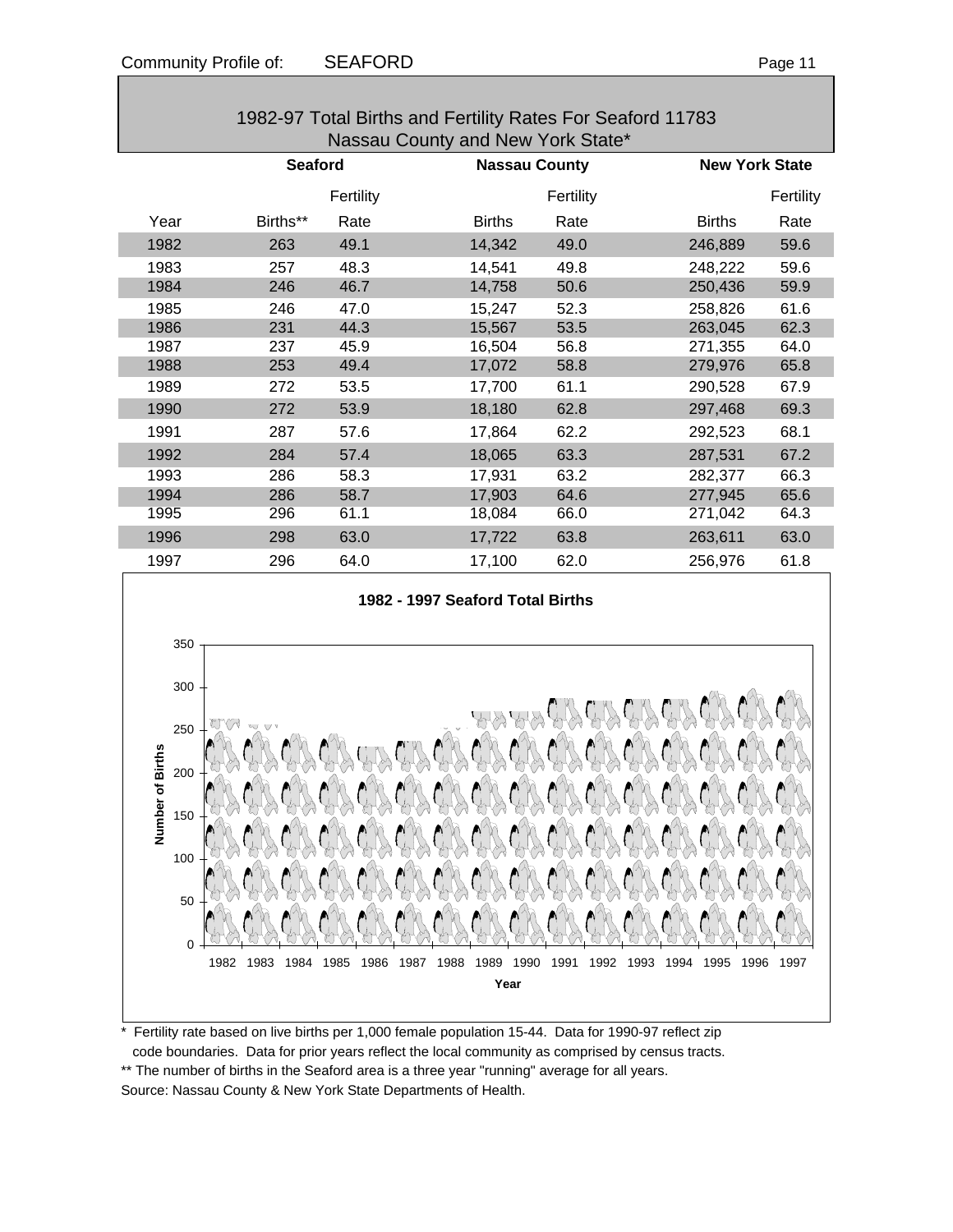|      | <b>Seaford</b> |           |               | <b>Nassau County</b> |               | <b>New York State</b> |  |
|------|----------------|-----------|---------------|----------------------|---------------|-----------------------|--|
|      | Teen           | Fertility |               | Fertility            |               | Fertility             |  |
| Year | <b>Births</b>  | Rate      | <b>Births</b> | Rate                 | <b>Births</b> | Rate                  |  |
| 1984 | 5              | 6.7       | 668           | 12.2                 | 25,658        | 35.7                  |  |
| 1985 | 5              | 6.7       | 711           | 13.4                 | 25,470        | 36.4                  |  |
| 1986 | $\overline{4}$ | 4.7       | 685           | 13.4                 | 25,134        | 37.0                  |  |
| 1987 | 3              | 3.9       | 677           | 13.8                 | 25,080        | 38.0                  |  |
| 1988 | 5              | 6.1       | 663           | 14.1                 | 25,861        | 40.3                  |  |
| 1989 | 5              | 6.2       | 679           | 15.0                 | 26,593        | 42.7                  |  |
| 1990 | 5              | 6.3       | 674           | 15.6                 | 26,553        | 44.0                  |  |
| 1991 | 4              | 5.9       | 672           | 16.0                 | 26,216        | 44.1                  |  |
| 1992 | 3              | 4.8       | 629           | 15.1                 | 25,330        | 43.4                  |  |
| 1993 | 3              | 4.4       | 700           | 18.4                 | 25,515        | 44.3                  |  |
| 1994 | 3              | 4.3       | 682           | 18.2                 | 25,852        | 45.3                  |  |
| 1995 | $\overline{2}$ | 3.2       | 668           | 18.0                 | 24,805        | 43.6                  |  |
| 1996 | 2              | 3.0       | 637           | 15.8                 | 23,864        | 41.8                  |  |
| 1997 | $\overline{2}$ | 2.9       | 561           | 13.9                 | 22,185        | 38.5                  |  |





\* The number of birth to teen mothers in the Seaford area is a three year "running" average for all years.

\*\* Fertility rate based on live births per 1,000 female population 15-19. Data for 1990-97 reflect zip code boundaries. Data for prior years reflect the local community as comprised by census tracts. Source: Nassau County & New York State Departments of Health.